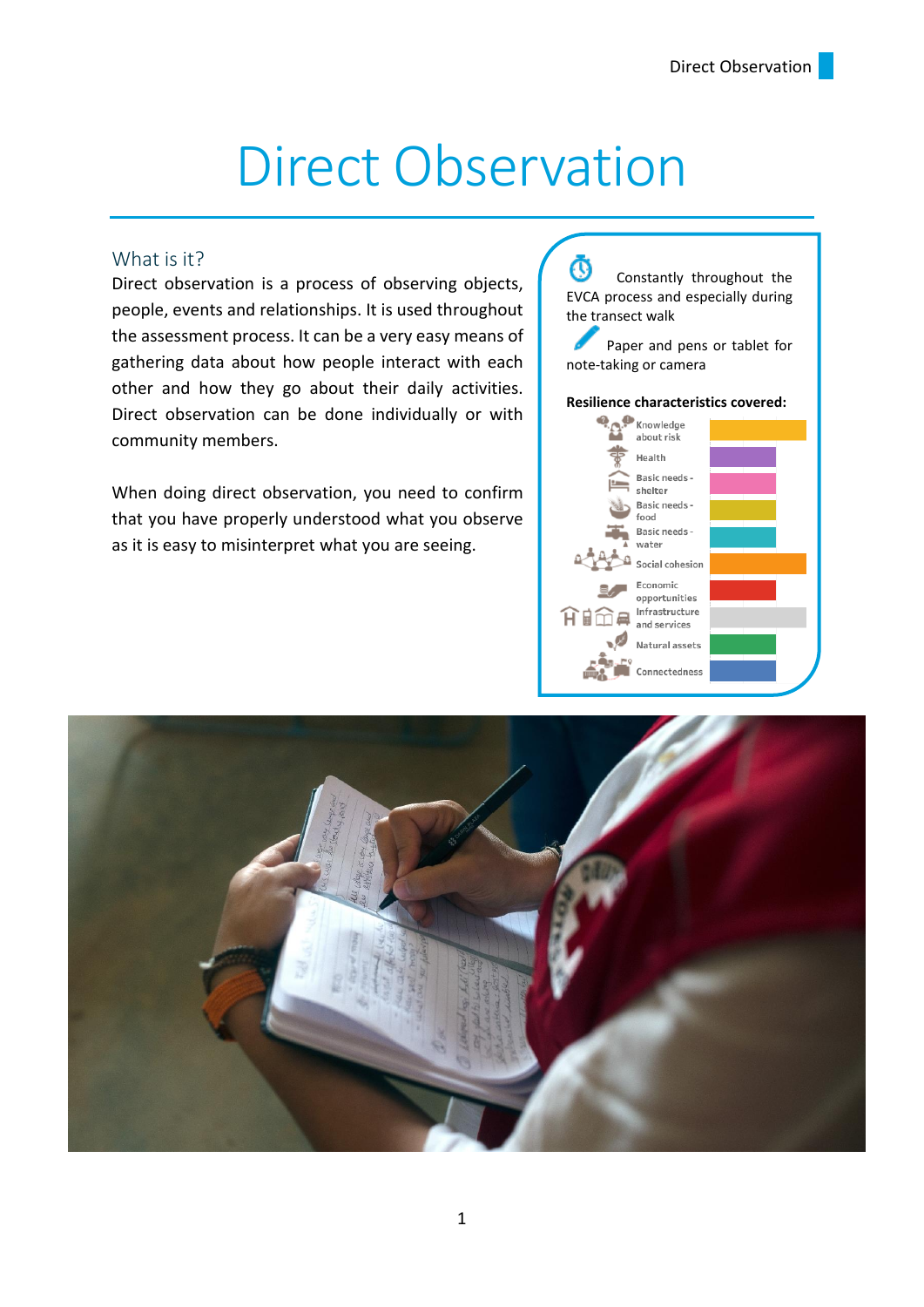## Use it to…

- **Document** behaviour, physical aspects of a community and activities.
- **Fill** in information "gaps" that cannot be filled through other tools.
- **Support** observations and conclusions made while using other tools.
- **Helps** the VCA team to **understand** the context in which the information is being gathered, to validate the conclusions made through the use of other tools and to gain a more complete understanding of the community and the relationships between its members.
- **Describe** things that may be hard for participants to verbalize.

## Skills needed

The **facilitator** should remain alert at all times in order to observe the surrounding environment, staying aware of possible biases and making sure information collected in this way is cross-checked through other tools. Skills in systematic recording of information are very important.

## How to do it

## Step 1. Decide what areas you are going to focus your observations on and how you will proceed.

While you should always be doing **informal** observation, you will still need to make a list of things to look for specifically, keeping the resilience characteristics in mind. Such a list might include:

## • **Social cohesion: Demographic information**

- o Distribution of the population (age, work, gender, ethnicity)
- o Daily routine (school-aged children in school, adult present with children at home, working in the fields)
- o Family structure (nuclear or extended family present, child-headed households)
- o Community interaction
- o Presence of formal or informal networks in the community
- o Perceived level of safety in community
- o Presence of vulnerable or marginal groups.
- o Religion churches, mosques, temples, etc.
- o Recreational activities

## • **Healthy and Basic Water needs:**

o Sanitation (sewers, availability of running water, functionality and type)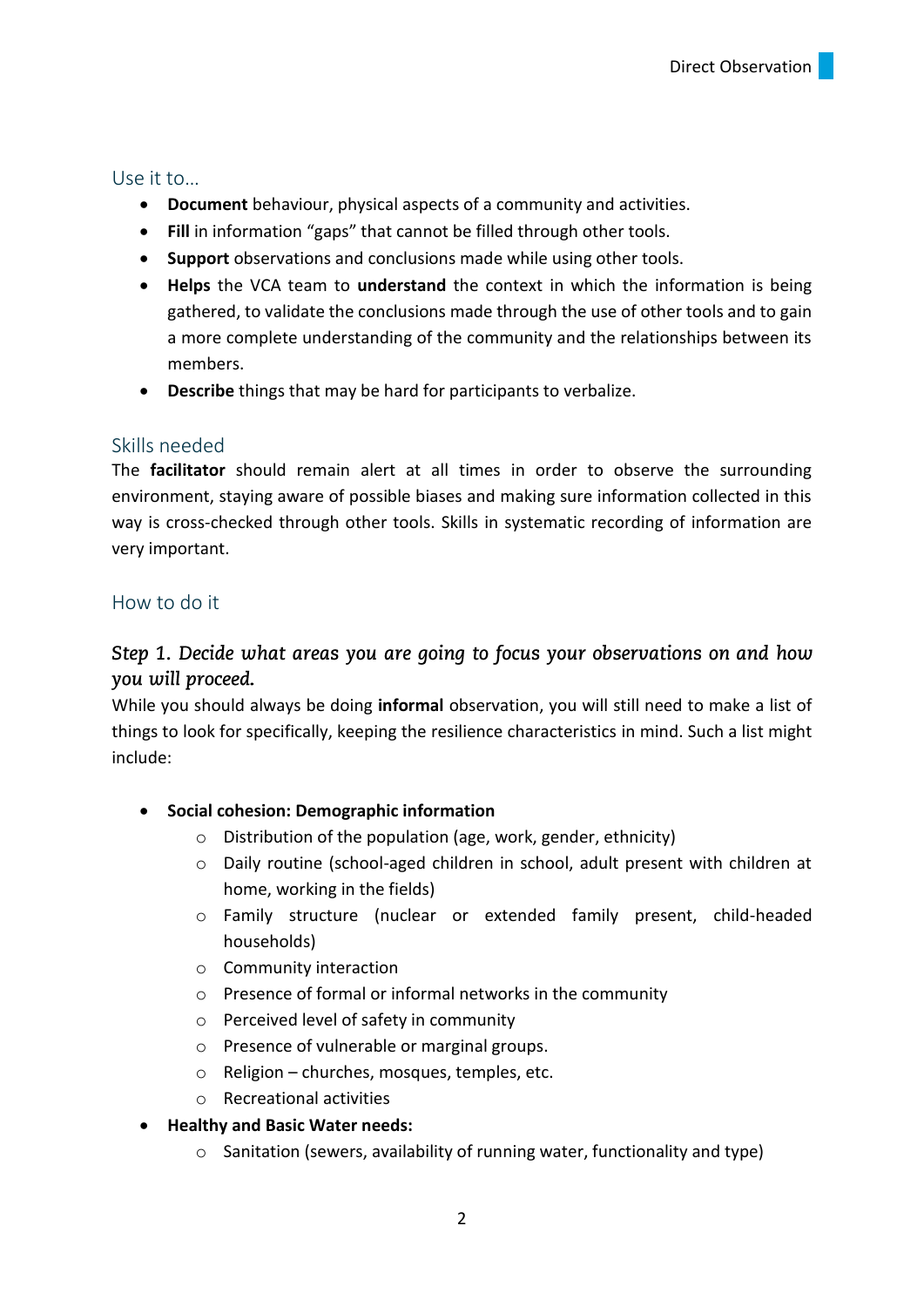- o Typical sanitation in use by individual families and communal sanitation facilities, practice of hand-washing
- o Distance people have to travel to health centres
- o Animals in the street, mosquito breeding areas (ponds, water logged areas)
- o Water source for community and distance to be traveled
- o Quality of the drinking water source

### • **Basic Shelter needs and infrastructure**

- o Basic house construction type
- o Other prominent construction types in the community (describe)
- o Emergency shelter condition and construction type

### • **Basic Food needs: access, availability and utilisation**

- o People's eating habits (what and how people acquire, transport, store, prepare and eat food, observing which family members eat first or the most nutritive food, observing hygiene practices around food preparation, knowledge of nutrition, food taboos…)
- o Where do people shop? What is available or what items are cruelly lacking in the surveyed area?
- o How families acquire their food?
- o Typical food types consumed (crops, livestock…) in the last 24 hours
- o What is the current food situation in the community?
- o Who appears to be most food insecure?
- o Occurrence of in-kind food or vouchers availed in the community for shortterm emergency assistance; if possible observation of cash cards provided by an agency that is used to procure food
- o Current food reserves at family level
- o Current food reserves at community level (shops, food banks, warehouses, programmes, etc.)

#### **Economic opportunities**

- Main types of livelihoods/income sources of community members at the time of observation
- Level of employment of community members (perception of the absence of certain family member that might have migrated to find work or follow their livestock)
- Engagement of community in formal and informal economy
- Current access to natural and physical assets: land (for cultivation, pasture, fish farming), rivers, forests, productive assets (tools, machines for agro-processing, business assets…). Observe their quality or level of use as it can reveal important information
- Current access to financial services (existing/active saving and loans groups, microfinance institutions, banks, moneylenders…)

#### **Infrastructure and services**

- Types of housing and other infrastructure
- Access to services (doctors, nurses, teachers, government services, extension services, etc.)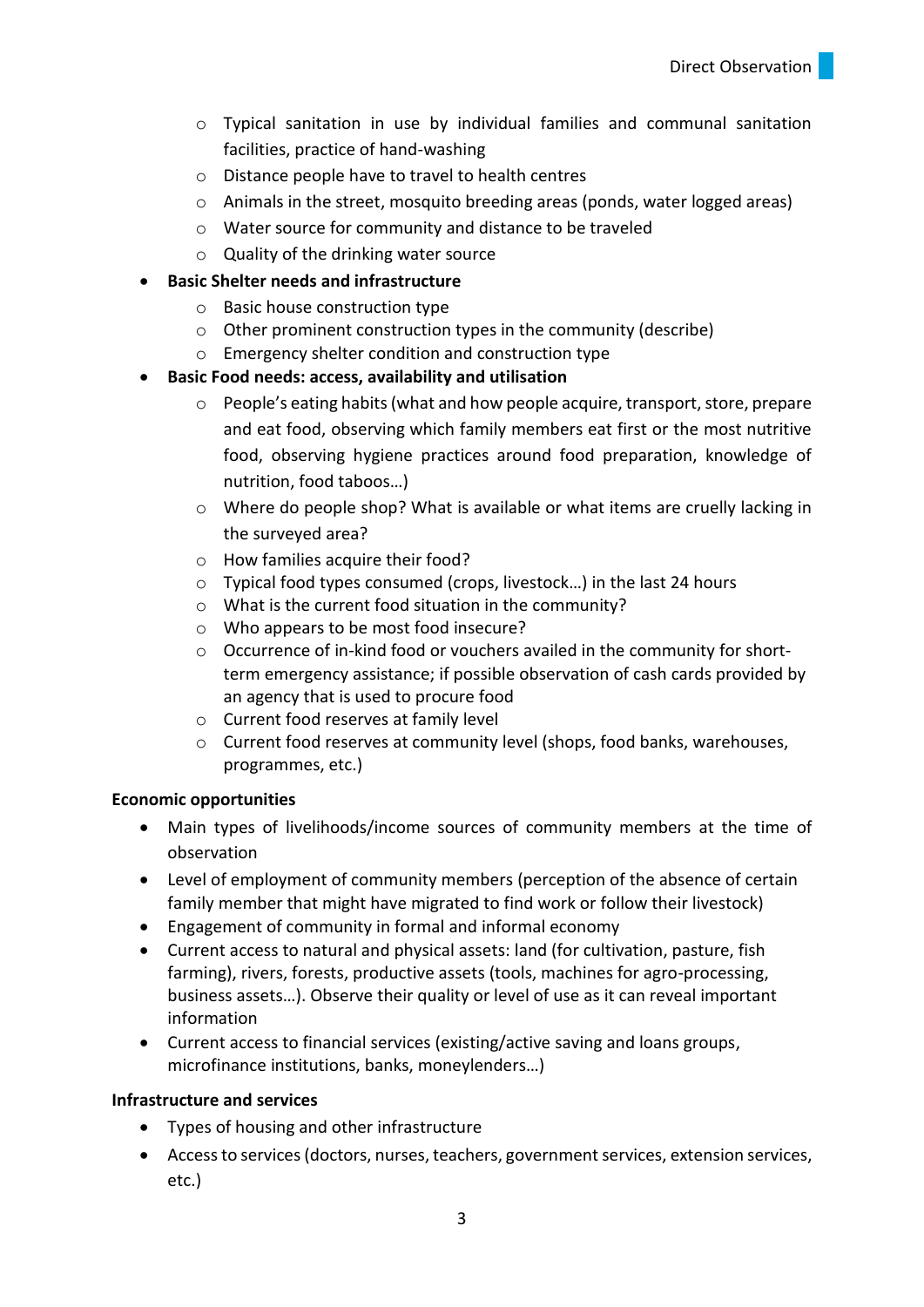- Construction materials, design and proximity of buildings
- Types of roads
- Green spaces and playgrounds
- Sports facilities

#### **Natural assets**

- Trees: type of vegetation, deforestation
- Grade of slopes:
- Situation of community near streams that may contribute to flooding
- Other natural assets

## Step 2. Assign tasks.

Make sure that all members of the VCA team are assigned to observe certain things, although all members should be observing all aspects as well. By assigning specific areas to different team members, you will ensure that all aspects are covered.

## Step 3. Observe and record the data.

You should be constantly observing, whether in a structured way or informally, so always take notes and instruct everyone else to do so as well. Be careful to note everything you see. It is equally important that you record under what conditions you observed things and as much detail as possible. This will help the team to remember the context and increase the validity of the observation. For example, a crowd will behave differently at a soccer match than when shopping in a market.



When observing the community, take the opportunity to talk to both men and women. Understand the problems from both male and female perspectives, taking into account factors such as age, disability, socio-economic status, ethnicity, etc. Observe any differences in access to services or in the hazards and risks facing men and women in the community.

#### TIP!

Be careful how you act and be sure that you are discreet when observing people. If you are observing a formal event, seek prior permission. If you want to take photographs or audiotape it, request permission from the participants to avoid potential misunderstandings.

## Step 4. Summarize the information.

At the end of the day, all notes should be put in a clean and concise format. This should be done by each individual so that the entire group will be able to understand the observations made during the data systematization and analysis process. Record the observations in the community map and/or a summary table with each of the six characteristics of resilience (see example below).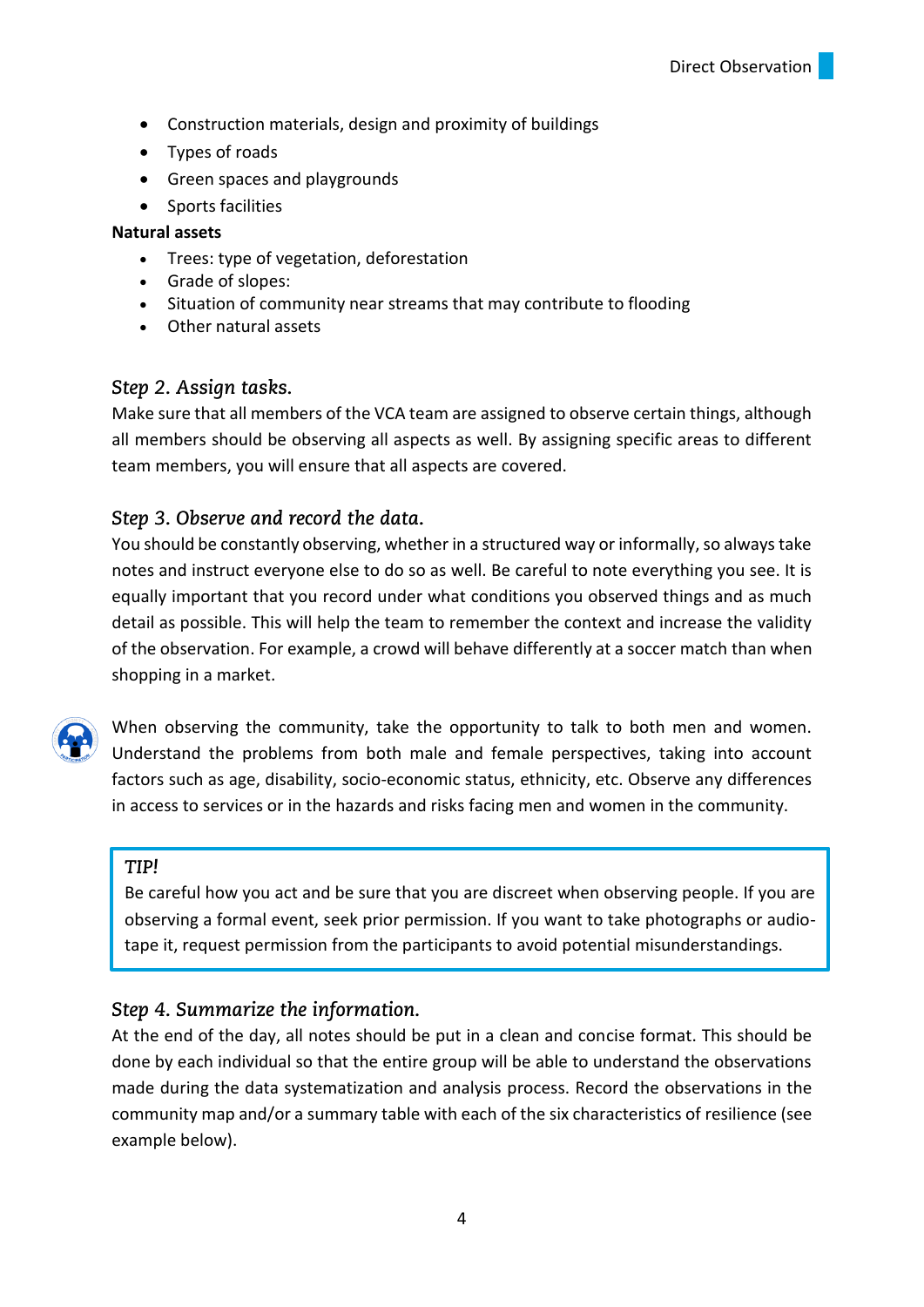| <b>Resilience</b><br>characteristics | Coverage of<br>characteristic<br>by tool | Example of information that can be collected                                                                                                                                                                                                  | <b>Vulnerabilities identified</b> | <b>Capacities identified</b> |
|--------------------------------------|------------------------------------------|-----------------------------------------------------------------------------------------------------------------------------------------------------------------------------------------------------------------------------------------------|-----------------------------------|------------------------------|
| Knowledge about<br>risk              |                                          | Knowledge and understanding of risk and climate change, location of risk<br>areas, e.g. flood zones, landslide risk areas, dangerous roads with high<br>frequency of accidents, safety of evacuation routes and safe zones, etc.              |                                   |                              |
| Health                               |                                          | Use of health facilities, maintenance of water point, use of latrines,<br>practice of hand-washing and garbage disposal, health and eating<br>practices                                                                                       |                                   |                              |
| Basic needs -<br>shelter             |                                          | Type of houses, houses located in high risk locations, identifying weak and<br>strong structures, risk reduction features (e.g. on stilts, earthquake proof,<br>hurricane shutters) fire risk (bad electrical wiring, open cooking fire, etc. |                                   |                              |
| Basic needs-<br>food                 |                                          | Frequency and nutrition of food eaten (by gender and age group), use for<br>cooking stoves, hygiene standards at restaurants and food stands, etc.                                                                                            |                                   |                              |
| Basic needs -<br>water               |                                          | Maintenance and distance of water points, quality of drinking water<br>source, practices (boiling, filters, etc.)                                                                                                                             |                                   |                              |
| Social cohesion                      |                                          | Community interaction, biases, presence of formal or informal leader and<br>networks in the community, anti-social behaviour, violence, crime, etc.                                                                                           |                                   |                              |
| Economic<br>opportunities            |                                          | Knowledge of alternative livelihood skills, knowledge of climate smart<br>agriculture techniques, access to training centres, access to financial<br>services                                                                                 |                                   |                              |
| Infrastructure<br>and services       |                                          | Access to services by different groups, quality of roads, bridges, drainage,<br>electricity outages, quality of structure of hospitals/clinics and schools<br>and if they are in risk location and have safety standards in place.            |                                   |                              |
| Natural assets                       |                                          | Status of rivers (pollution), coastal erosion, mangroves and forests<br>management, protected zones, green zones/parks, etc.                                                                                                                  |                                   |                              |
| Connectedness                        |                                          | Access to government offices, trust in governance structures, trust in<br>RC/RC branch, distance to nearest city/centre.                                                                                                                      |                                   |                              |